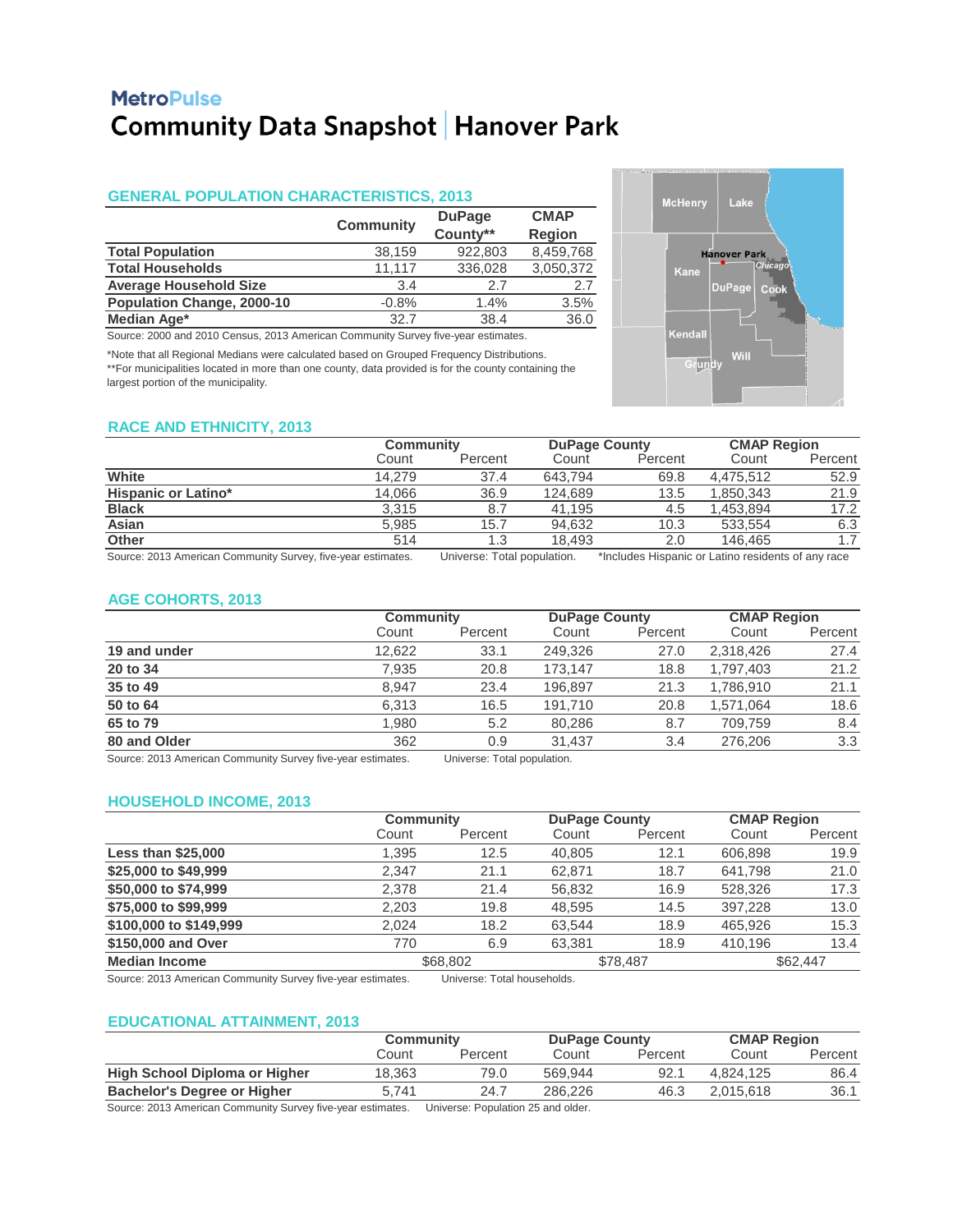# **Community Data Snapshot: Hanover Park - Page Two**

## **HOUSING AND TENURE, 2013**

|                                                             | Community                    |         | <b>DuPage County</b> |         | <b>CMAP Region</b> |         |
|-------------------------------------------------------------|------------------------------|---------|----------------------|---------|--------------------|---------|
|                                                             | Count                        | Percent | Count                | Percent | Count              | Percent |
| <b>Occupied Housing Units</b>                               | 11.117                       | 95.0    | 336.028              | 94.3    | 3.050.372          | 90.5    |
| Owner-Occupied                                              | 8.789                        | 79.1    | 250.115              | 74.4    | .995.385           | 65.4    |
| Renter-Occupied                                             | 2.328                        | 20.9    | 85.913               | 25.6    | 1.054.987          | 34.6    |
| <b>Vacant Housing Units</b>                                 | 586                          | 5.0     | 20.189               | 5.7     | 319.069            | 9.5     |
| Course 2012 American Community Curricus five year optimates | Universe Tatal housing units |         |                      |         |                    |         |

Source: 2013 American Community Survey five-year estimates. Universe: Total housing units.

#### **HOUSING TYPE, 2013**

|                                | Community |         |         | <b>DuPage County</b> |          | <b>CMAP Region</b> |  |
|--------------------------------|-----------|---------|---------|----------------------|----------|--------------------|--|
|                                | Count     | Percent | Count   | Percent              | Count    | Percent            |  |
| <b>Single Family, Detached</b> | 6.842     | 58.5    | 212,468 | 59.7                 | .681.097 | 50.3               |  |
| <b>Single Family, Attached</b> | 3.042     | 26.0    | 44.353  | 12.5                 | 258,105  | 7.7                |  |
| 2 Units                        | 137       | 1.2     | 2.564   | 0.7                  | 239.024  | 7.2                |  |
| 3 or 4 Units                   | 475       | 4.1     | 11.097  | 3.1                  | 285.785  | 8.5                |  |
| 5 or more Units                | 1.193     | 10.2    | 85.123  | 23.9                 | 878.662  | 26.3               |  |

Source: 2013 American Community Survey five-year estimates. Universe: Total housing units excluding mobile, boat, RV, van, etc.

# **HOUSING SIZE, 2013**

|                                                         |       | <b>Community</b> |                      | <b>DuPage County</b> |           | <b>CMAP Region</b> |  |
|---------------------------------------------------------|-------|------------------|----------------------|----------------------|-----------|--------------------|--|
|                                                         | Count | Percent          | Count                | Percent              | Count     | Percent            |  |
| 0 to 1 Bedrooms                                         | 393   | 3.4              | 43.607               | 12.2                 | 549.362   | 16.3               |  |
| 2 Bedrooms                                              | 2,365 | 20.2             | 87.741               | 24.6                 | 962.966   | 28.6               |  |
| 3 Bedrooms                                              | 6.128 | 52.4             | 119.092              | 33.4                 | 1.135.910 | 33.7               |  |
| 4 Bedrooms                                              | 2.502 | 21.4             | 86.752               | 24.4                 | 568,956   | 16.9               |  |
| 5+ Bedrooms                                             | 315   | 2.7              | 19.025               | 5.3                  | 152.247   | 4.5                |  |
| Median Number of Rooms*                                 |       | 6.0              |                      | 6.1                  |           | 6.0                |  |
| $\sim$ $\sim$ $\sim$ $\sim$ $\sim$ $\sim$ $\sim$ $\sim$ |       | .<br>_ _ _       | $\ddot{\phantom{0}}$ |                      |           |                    |  |

Source: 2013 American Community Survey five-year estimates. Universe: Total housing units. \*Includes all rooms. Universe: Total housing units.

#### **HOUSING AGE, 2013**

|                            | Community |         | <b>DuPage County</b> |         | <b>CMAP Region</b> |         |
|----------------------------|-----------|---------|----------------------|---------|--------------------|---------|
|                            | Count     | Percent | Count                | Percent | Count              | Percent |
| <b>Built 2000 or Later</b> | 392       | 3.3     | 32,900               | 9.2     | 398,379            | 11.8    |
| <b>Built 1970 to 1999</b>  | 7.936     | 67.8    | 205.292              | 57.6    | 1,119,962          | 33.2    |
| <b>Built 1940 to 1969</b>  | 3.127     | 26.7    | 97.464               | 27.4    | 1.067.473          | 31.7    |
| <b>Built Before 1940</b>   | 248       | 2.1     | 20.561               | 5.8     | 783.627            | 23.3    |
| <b>Median Year Built</b>   |           | 1975    |                      | 1977    |                    | 1966    |

Source: 2013 American Community Survey five-year estimates.

Universe: Total housing units.

#### **HOUSING & TRANSPORTATION (H+T)\* COSTS, PERCENT OF INCOME PER HOUSEHOLD**

|                             | Median-<br><b>Income</b><br><b>Family</b> | <b>Low-Income Single-</b><br><b>Parent Family</b> | <b>Moderate-Income Retired</b><br><b>Couple</b> |      |  |  |
|-----------------------------|-------------------------------------------|---------------------------------------------------|-------------------------------------------------|------|--|--|
| <b>Housing Costs</b>        | 31.1                                      | 53.2                                              | 39.9                                            | 38.3 |  |  |
| <b>Transportation Costs</b> | 21.1                                      | 29.8                                              | 12.0                                            | 20.1 |  |  |
| $H + T$ Costs               | 52.2                                      | 83.0                                              | 51.9                                            | 58.3 |  |  |
|                             | $\cdots$ $\sim$ $\sim$ $\cdots$<br>.      | $\cdots$ $\sim$ $\cdots$                          | $\cdots$                                        |      |  |  |

Source: Location Affordability Index, U.S. Dept. of Transportation and U.S. Dept. of Housing and Urban Development

\*The purpose of the H+T Index is to isolate the effect of location on housing and transportation costs, grouped by common demographic characteristics that form four distinct household types. The values above represent the percent of household income that an average household within each of these types in the region would spend on housing and transportation if they lived in this county. The standard threshold of affordability is equal to 30 percent for housing costs and 45 percent for housing and transportation costs combined. For more information, visit www.locationaffordability.info/About\_Data.aspx.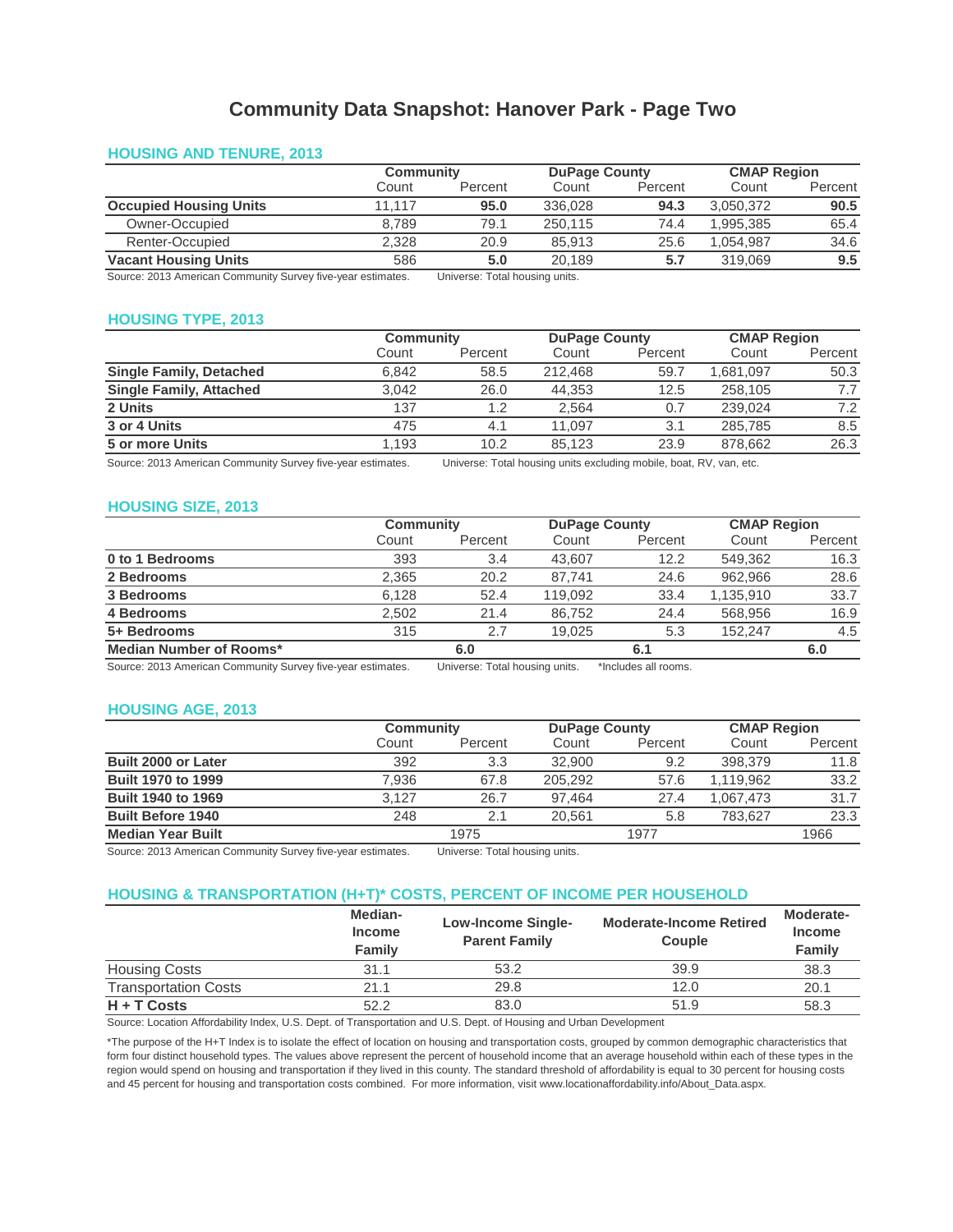# **Community Data Snapshot: Hanover Park - Page Three**

# **EMPLOYMENT STATUS, 2013**

|                                                              |        | Community |                                        | <b>DuPage County</b> |           | <b>CMAP Region</b> |  |
|--------------------------------------------------------------|--------|-----------|----------------------------------------|----------------------|-----------|--------------------|--|
|                                                              | Count  | Percent   | Count                                  | Percent              | Count     | Percent            |  |
| In Labor Force                                               | 21.105 | 74.9      | 515.781                                | 71.1                 | 4.512.014 | 68.2               |  |
| Emploved*                                                    | 18.957 | 89.8      | 470.864                                | 91.3                 | 4.001.000 | 88.7               |  |
| Unemployed                                                   | 2.121  | 10.0      | 44.504                                 | 8.6                  | 497.606   | 11.0               |  |
| Not In Labor Force                                           | 7.089  | 25.1      | 209.859                                | 28.9                 | 2.104.803 | 31.8               |  |
| Source: 2013 American Community Survey, five-year estimates. |        |           | Universe: Population aged 16 and over. |                      |           |                    |  |

\*Does not include employed population in the Armed Forces.

Universe: Population aged 16 and over.

# **PRIVATE SECTOR EMPLOYMENT, 2013\***

|                                   |       | Community |         | <b>DuPage County</b> |           | <b>Six-County Region**</b> |  |
|-----------------------------------|-------|-----------|---------|----------------------|-----------|----------------------------|--|
|                                   | Count | Percent   | Count   | Percent              | Count     | Percent                    |  |
| <b>Private Employment</b>         | N/A   | N/A       | 529.732 | N/A                  | 3.314.262 | N/A                        |  |
| <b>Job Change (2003-13)</b>       | N/A   | N/A       | 22.468  | 4.2                  | 2.333     | 0.1                        |  |
| <b>Private Sector Jobs per HH</b> | N/A   |           | 1.58    |                      | 1.09      |                            |  |

Source: Illinois Department of Employment Security (IDES).

\*Figures exclude employees not covered by unemployment insurance.

\*\*Kendall County is not included in IDES data.

### **EMPLOYMENT OF COMMUNITY RESIDENTS, 2011 EMPLOYMENT IN THE COMMUNITY, 2011**

| <b>By Industry Sector</b> | Count | By Industry Sector<br>Percent | Count | Percent |
|---------------------------|-------|-------------------------------|-------|---------|
| <b>Manufacturing</b>      | 2.222 | 12.7 Wholesale Trade          | 1.111 | 22.9    |
| <b>Retail Trade</b>       | 2.087 | 12.0 Accommodation and Food   | 657   | 13.5    |
| <b>Health Care</b>        | 1.849 | 10.6 Retail Trade             | 650   | 13.4    |
| <b>Administration</b>     | 1.578 | 9.0 Manufacturing             | 649   | 13.4    |
| <b>Wholesale Trade</b>    | 1.336 | 7.7 Administration            | 335   | 6.9     |

# *By Employment Location*

| <b>By Employment Location</b> |                       | By Residence Location |            |     |  |
|-------------------------------|-----------------------|-----------------------|------------|-----|--|
| Chicago                       | 13.3 Chicago<br>2.314 |                       | 9.8<br>477 |     |  |
| Schaumburg                    | 1.327                 | 7.6 Hanover Park      | 297        | 6.1 |  |
| <b>Elk Grove</b>              | 823                   | 4.7 Schaumburg        | 218        | 4.5 |  |
| <b>Elgin</b>                  | 658                   | 3.8 Bartlett          | 197        | 4.1 |  |
| <b>Hoffman Estates</b>        | 464                   | 2.7 Elgin             | 176        | 3.6 |  |

Source: U.S. Census Bureau, Longitudinal-Employer Household Dynamics Program.

## **MODE OF TRAVEL TO WORK, 2013**

|                        | Community |         | <b>DuPage County</b> |         | <b>CMAP Region</b> |         |
|------------------------|-----------|---------|----------------------|---------|--------------------|---------|
|                        | Count     | Percent | Count                | Percent | Count              | Percent |
| Work at Home*          | 532       | N/A     | 21,886               | N/A     | 172.818            | N/A     |
| Drive Alone            | 13,636    | 76.4    | 362.353              | 82.4    | 2,731,295          | 72.7    |
| Carpool                | 2.797     | 15.7    | 35,180               | 8.0     | 339,800            | 9.0     |
| Transit                | 584       | 3.3     | 28,870               | 6.6     | 488,106            | 13.0    |
| Walk or Bike           | 444       | 2.5     | 9,722                | 2.2     | 156.261            | 4.2     |
| Other                  | 398       | 2.2     | 3,632                | 0.8     | 42,664             | 1.1     |
| <b>TOTAL COMMUTERS</b> | 17,859    | 100.0   | 439.757              | 100.0   | 3,758,126          | 100.0   |

Source: 2013 American Community Survey, five-year estimates.

\*Not included in "total commuters."

# **ANNUAL VEHICLE MILES TRAVELED (VMT) PER HOUSEHOLD, 2013**

|                                       | Community | <b>DuPage County</b> | <b>CMAP Region</b> |
|---------------------------------------|-----------|----------------------|--------------------|
| <b>Average Vehicle Miles Traveled</b> | ?1,635    | 19.551               | 16.723             |

Source: CMAP analysis of US Census Bureau, HERE, and Illinois Environmental Protection Agency data.